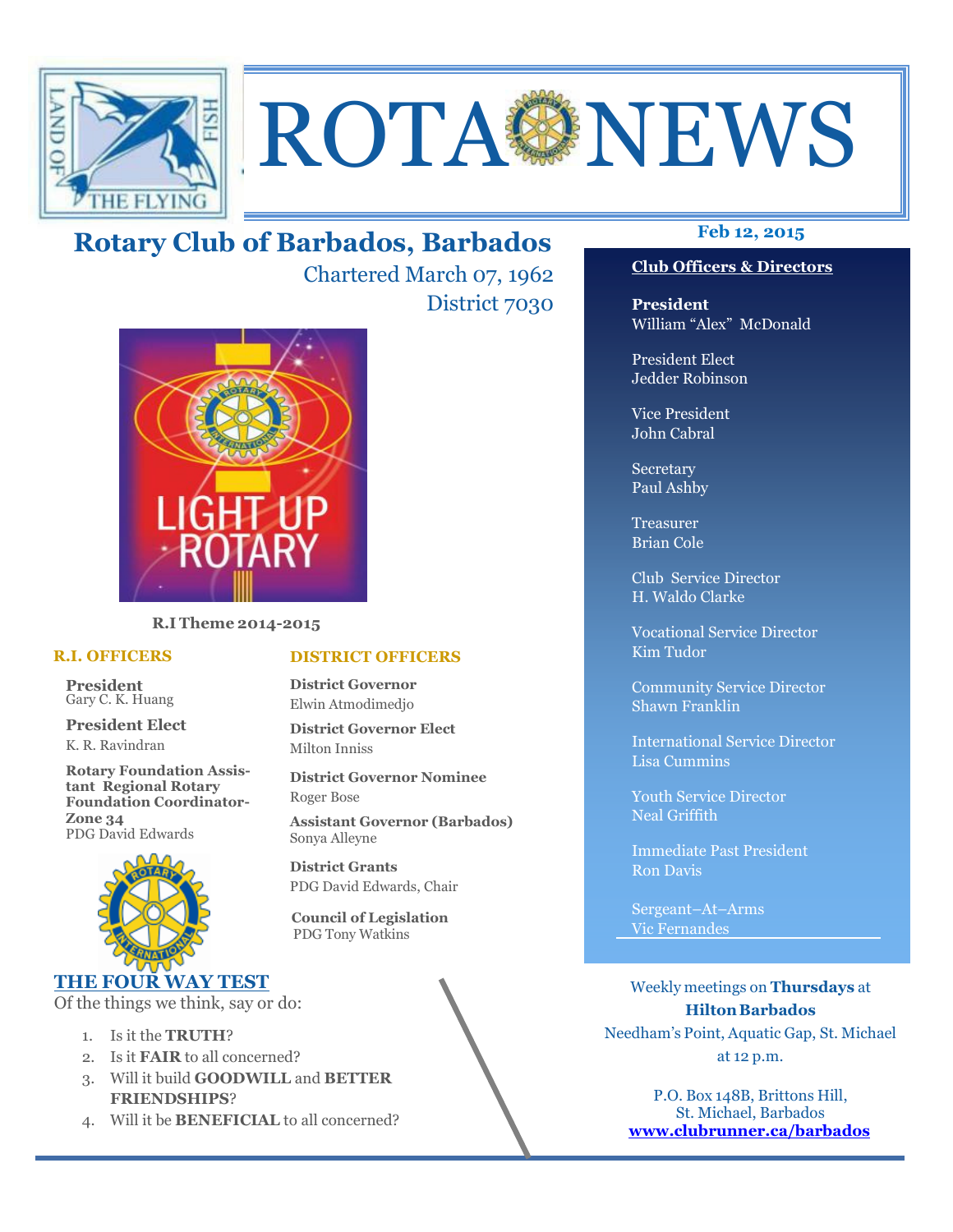## **THE ROTARY CLUB OF BARBADOS WELCOMES ALL VISITING ROTARIANS AND GUESTS**

## **February is World Understanding Month**

Today we are back to our regular weekly meeting schedule. It will be a fellowship meeting with Guest Speaker Mr. Mikael Barfod, EU Ambassador and Head of Delegation to Barbados and the Eastern Caribbean.

Our Greeters are Past Secretary Steve Cozier & Past Director Trevor Gordon Fields



**Past Secretary Steve Cozier** joined our Club on October 30, 2003. His Classification is Finance Corporations. He was introduced by PP Norman Barrow. Before coming to Barbados he served as Secretary in the Rotary Club of St. Lucia. Since 2004 he has served as the Chair– Website Maintenance & Information. For 2008-09 he served as Director International Service.

Over the years he has served on a number of Committees including Drug Awareness, Rota News, and Fund Raising. Steve is a Paul Harris Fellow (January 2012)

**Past Community Service Director Trevor Gordon Fields**  has been credited with bringing Carols by Candlelight to Barbados in 1995. However before joining our Club on February 01, 1991 he would have served for eleven years in the Rotary Club of Port of Spain. His Classification is General Merchandise– Distribution.

As Director of Community Service in 1995-96 he was instrumental in the construction of the Boview Home at the Adult Creative Arts and Training Centre "Challenor School" in St. Thomas, Trevor has served the Club in many capacities. Currently he serves on the Fellowship & Attendance Committees.

He served on the Fund Raising Committee on three occasions between 1995 and 2002, Children's Homes between 2000 and 2012 (4), Drug Awareness 2003 and 2014 (8), Challenged and Senior Citizens 2010-11 and Sergeant-At-Arms 2000-01.

Note the Comment in the Nation Publishing article on December 17, 2013 under the caption - **Powerful Light**

*The show, now in its 18th year, was conceptualized by Trevor Gordon Fields, who was introduced to the audience, and is an annual gift to Barbados by the Rotary Club* 



*PD Trevor in discussion with PP Sir Trevor "guess it is about Carols"* 

## **Meet our Guest Speaker**

## **Biographic Information**

Mikael Barfod, EU Ambassador and Head of Delegation to Barbados and the Eastern Caribbean presented (since October 2012)

Born on 29 December 1952 in Denmark, Mr Barfod received his education in Denmark from where he received an advance degree in Political Science and Economics in



After a short stint in the Danish Central Administration Mr Barfod joined the UN (FAO) where he worked as a Senior Programme Officer in Zambia and the Philippines respectively. He subsequently joined the EU (then EC) as Economic Adviser within the Delegations in Liberia and Zimbabwe. After more than 11 years of field work Mr Barfod joined EU HQ in Brussels in 1993 where he worked in a managerial capacity with humanitarian affairs, social development and geographical responsibility for various configurations of Africa, Caribbean and Pacific countries.

Mr. Barfod is married to Maxia D. Barfod, a British citizen who was born in Jamaica and with whom he has two grownup sons and a daughter studying in the UK.

———————————————————————————

## **UPCOMING EVENTS**

## FOUNDER'S DAY

**We join Rotary International this year to celebrate Founder's Day on Sunday February 22, 2015 with a Church Service at the St. Mary Church, Bridgetown at 8:45 a.m. A beach house lime will then follow around 12:30pm at the Beach Home of PP Andrew and Partner in Service Joyce in Prospect St. James.** 

## INSTALLATION 2015 - June 27

**Discussions are being held among the three Clubs with a view to holding a Joint Installation Ceremony.** 

## **This new initiative has been endorsed by DGE Milton Inniss**

**MEETING DETAILS - Thursday January 29 SAA - PP Vic Fernandes** 

- Attendance 52%
- **Raffle \$131.75**
- **Winner Past Secretary Jomo Hope**
- **Fines \$314.00 ( Silent Auction) DE Winston**

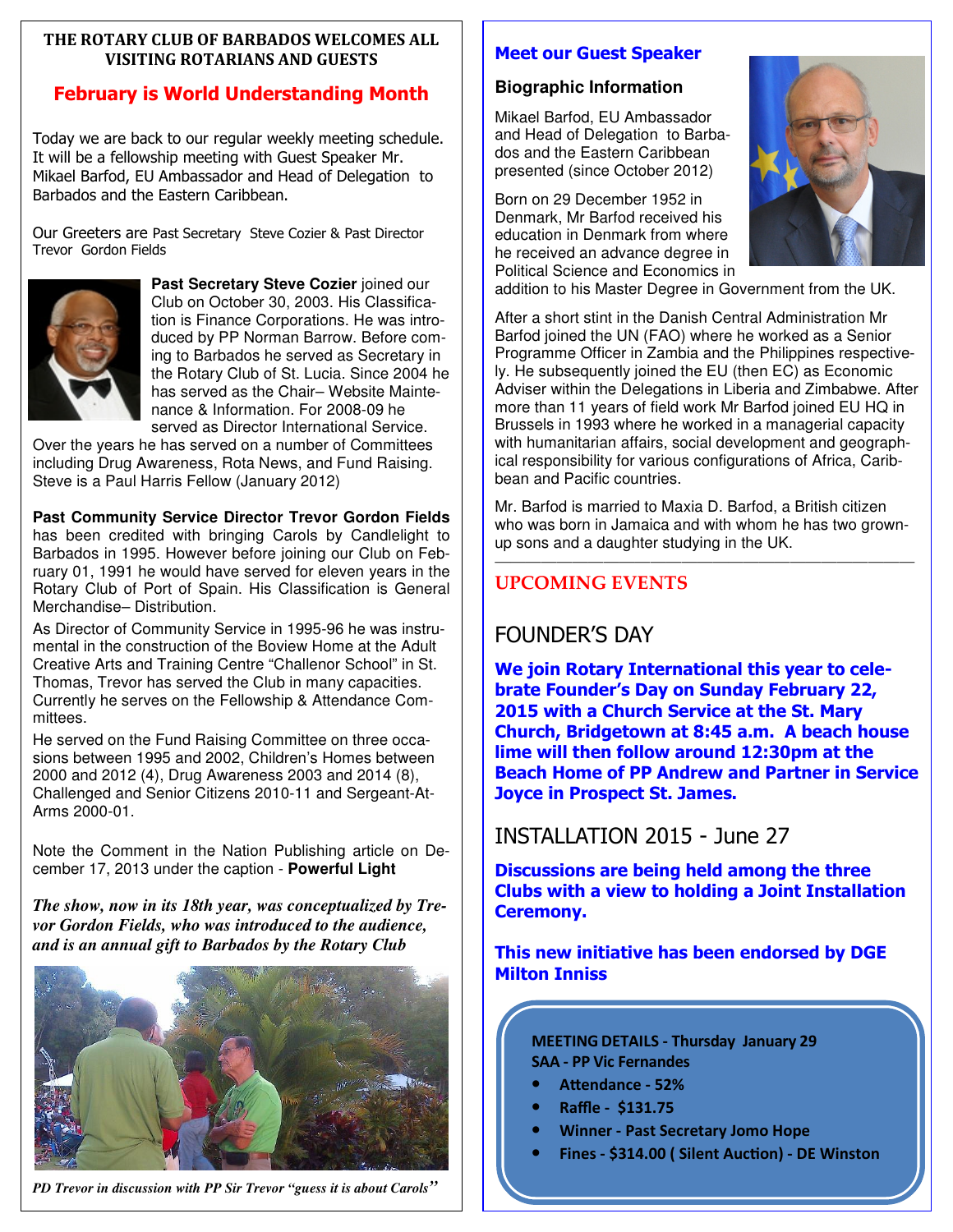## **HIGHLIGHTS FROM THE CLUB FORUM HELD ON SATURDAY, FEBRUARY 07, 2015 - STYLED MID-TERM CHECK & PROGRESS REPORT**

Presentations were made under the five Avenues of Service, from the Treasurer and the Chair of Fund Raising.

## **The full texts of these presentations are available from Secretary Paul.**

## **A BUSY CLUB**

| <b>Item</b>  | <b>Time</b>       | <b>Presentation</b>                              | <b>Presenter</b>                 |
|--------------|-------------------|--------------------------------------------------|----------------------------------|
| $\mathbf{1}$ |                   | 9:00 am Welcome and opening                      |                                  |
| 2            |                   | 9:05 am Prayer / opening meditation              |                                  |
| 3            | $9:10 \text{ am}$ | Summary of what we have<br>done                  | Pres. Alex                       |
| 4            |                   | 9:20 am Club Service Report                      | Dir. Waldo                       |
| 5            |                   | 9:35 am Community Service Report                 | Dir. Shawn                       |
| 6            |                   | 9:50 am Youth Service Report                     | Dir. Neal                        |
| 7            |                   | 10:05 am International Service report Dir. Lisa  |                                  |
| 8            |                   | 10:20 am Vocational Service Report               | Dir. Kim                         |
| 9            |                   | 10:40 am Fund Raising - review &<br>wrap up      | <b>PE Jedder</b>                 |
| 10           |                   | 11:00 am Club finances                           | Treas, Brian                     |
| 11           |                   | 11:20 am Special Project – heads up!             | PP Ron & Rtn Tracey<br><b>KL</b> |
| 12           |                   | 11:45 am Matters to note & general<br>discussion | VP John - Chair                  |
| 13           | 12:30             | Wrap up                                          | <b>Pres Alex</b>                 |

- Launched our anti-bullying campaign won best group in the Nation Fun walk! More to be done still
- Executed Carols, completed the senior citizens party.
- Impressive slate of guest speakers
- Vocational Awards delivered.
- Children's party completed
- MUN launched and in action & first summer MUN
- Participated in the international women's fair.
- Beach clean up with Rotaractors and Interactors.
- Nice start to fellowship events.
- And much more !!

## **THERE IS MUCH MORE TO DO**

- This half of the year its going into new territory
- Bigger and better MUN
- Autism project
- More involvement with our Vocational careers in children's homes.
- Kick off the cyber content of the anti bullying campaign.

## *HIGHLIGHTS (CONT'D)*

## *ANTI –BULLYING CAMPOAIGB*  **PROGRAM GOALS**

- $\triangle$  Prevent bullying by reaching children emotionally early in their development
- Limit cyberbullying by educating parents
- $\bigstar$  Mobilize community to stop bullying

## **PLAN FOR 2015**

|      | Jan. Completion of marketing concept<br>- Feedback from youth                                                                                                                                              | Tagline, logo                                                                                                                   |
|------|------------------------------------------------------------------------------------------------------------------------------------------------------------------------------------------------------------|---------------------------------------------------------------------------------------------------------------------------------|
|      | Feb. Completion of media plan<br>TV add targeted at parents<br>Online add targeted at youth for<br>YouTube, cinemas<br>Online brochure /poster targeted at<br>youth<br>Online brochure targeted at parents | Service provider<br>identified for pro-<br>duction of both ads<br>with timeline and<br>cost; Facebook page;<br>online brochures |
| Mar. | Completion of fundraising plan for Sponsors identified<br>corporate<br>Beginning of production                                                                                                             |                                                                                                                                 |
|      | Apr. Production of ads and supporting mate-Ads, brochures, etc.<br>rial                                                                                                                                    |                                                                                                                                 |
|      | May Official launch of media campaign                                                                                                                                                                      | Event, movie nights                                                                                                             |
|      | June Distribution of marketing material                                                                                                                                                                    | Schools, public plac-<br>es                                                                                                     |
|      | Sept Evaluation of progress                                                                                                                                                                                | Revised plan                                                                                                                    |

## **29th Annual Rotaract District 7030 Conference May 21 to May 25, 2015**

**Venue:** *Divi Southwinds Beach Resort*   **US\$400.00** (*all inclusive*)

**http://rotaractbarbados.org/conference Over 200 Delegates expected** 

**District 7030 Rotaract Steering Committee PDG Tony Watkins PP Roger Smith Farid Mansour – Rotary West Past President Keith King – Rotary South Past President John Jones – Rotary South** 

> **Directors, Youth Service Winfield King – Rotary West Robert Chase – Rotary South Neal Griffith - Rotary Barbados**

### **MUN 2015 – The largest cohort to date**

This year the MUN has registered thirty-seven (37) students from eleven secondary schools.

Alexandra, Combermere, Deighton Griffith, Christ Church Foundation, Harrison College, Lodge School, Queens College, The St. Michael School, St. George Secondary School, Ellerslie Secondary.

We also have a late entrant with the Graydon Sealy Secondary School who will join us from the second training day.

The program will run for six weeks from January 31, 2015 *Follow on Facebook - It's Rotary in Barbados' Model United Nations*